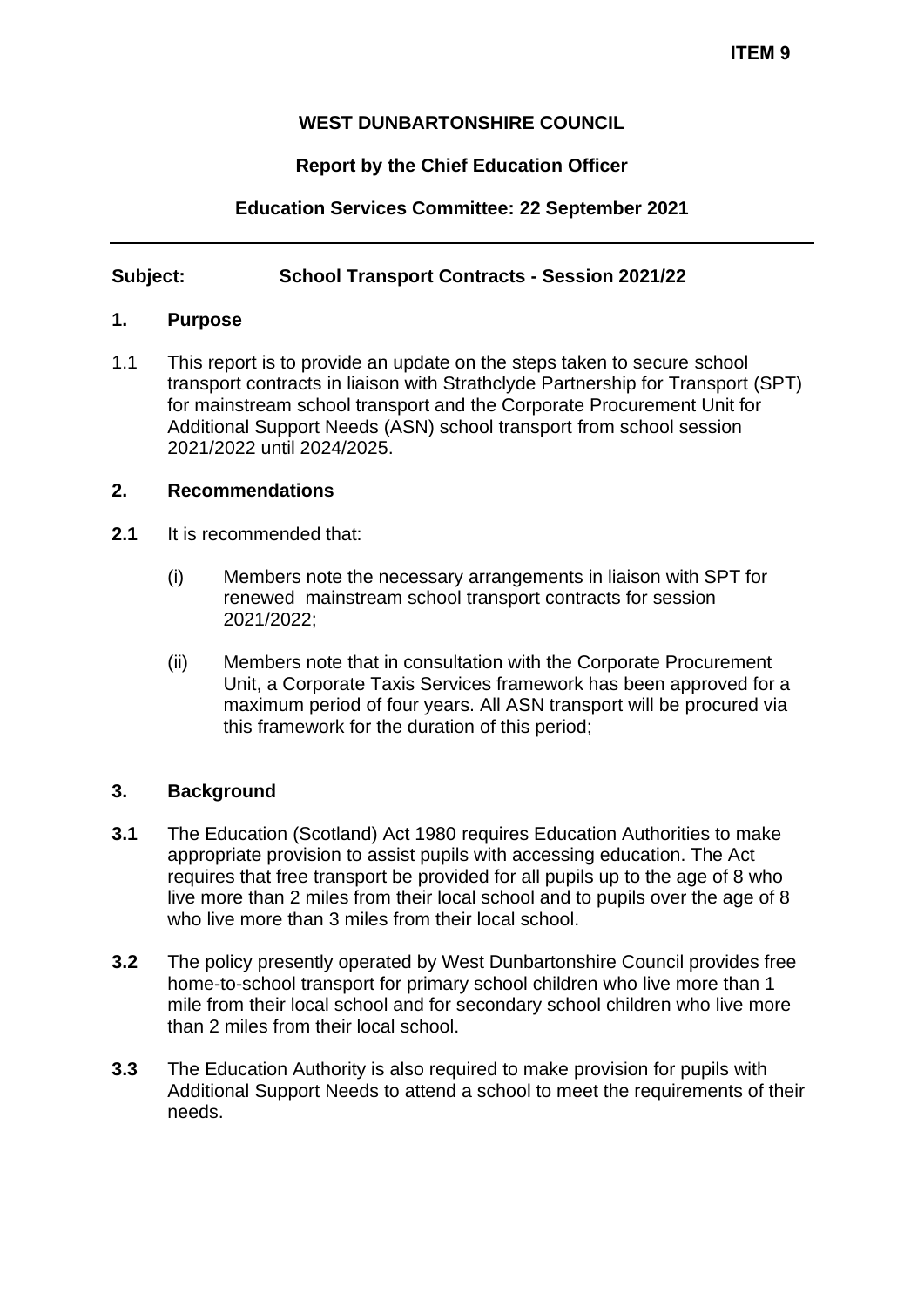**3.4** In order to secure contracts for session 2021/2022 and beyond, it was necessary to begin the process as timetabled below.

### **4. Main Issues**

- **4.1** In order to address the Council's requirements, the following timescales were followed:
	- (i) March 2021 Educational Services Committee of 10 March 2021, Members approved to proceed with the necessary arrangements to secure tenders for Mainstream and Additional Support Needs (ASN) school transport;
	- (ii) March 2021 The Chief Education Officer was authorised to make the necessary arrangements in liaison with Strathclyde Partnership for Transport (SPT) to renew any mainstream contracts for session 2021/2022 to 2025/26; as necessary;
	- (iii) April 2021 SPT recommended that 5 mainstream contracts at a total value of £113k were extended for one further year (due to the impact of the pandemic on procurement powers and timescales). May 2021 - the Chief Education Officer in liaison with the Chief Officer, Regulatory and Regeneration and Corporate Procurement Unit authorised SPT to extend the 5 mainstream contracts for one further year.
	- (iv) As part of the best value work of the council, a framework was created for local transport providers to streamline and improve the process of advertising and awarding tenders across multiple service areas. Due to the pandemic causing uncertainty with which ASN routes that will be required and clarifying the level of Covid safety measures needed, along with fragility of the transport market available to undertake the ASN routes, the development of this framework took longer than anticipated, which delayed the timeframe to advertise and award contracts for ASN school transport in time for schools returning in August.
- **4.2** Members will be aware that budget spend in respect of mainstream school contracts procured by SPT as agent for West Dunbartonshire Council and ASN school transport contracts is reported to full Council for approval.

# **5. People Implications**

**5.1** There are no people implications related to this report.

# **6. Financial and Procurement Implications**

**6.1** Based on the current transport service requirements, the anticipated spend was agreed by council. All spend within the contract will be subject to tender procedures as part of SPT's Dynamic Purchasing System and Corporate Taxi Services framework.